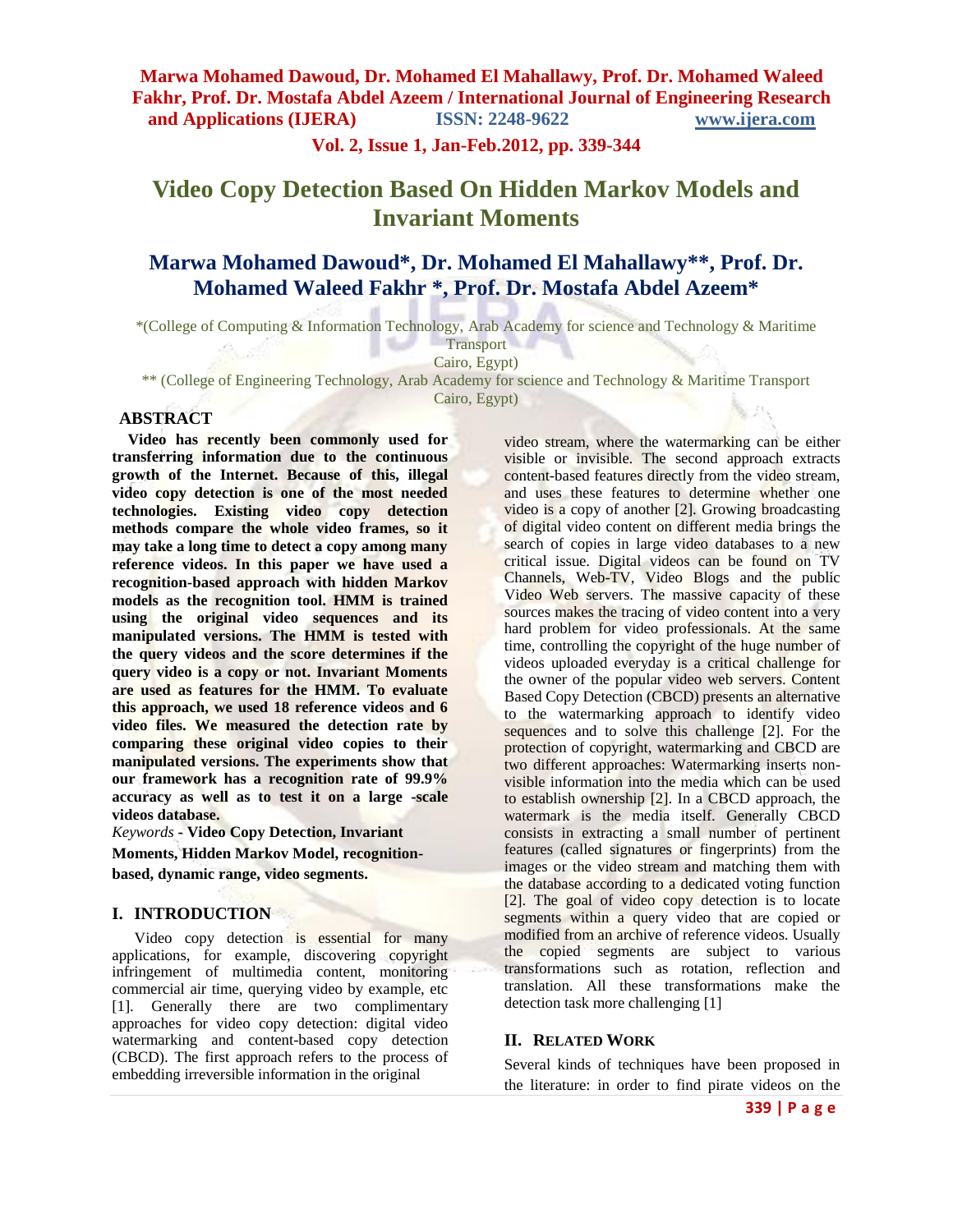#### **Vol. 2, Issue 1, Jan-Feb.2012, pp. 339-344**

Internet, Indyk et al. use temporal fingerprints based on the shot boundaries of a video sequence. This technique can be efficient for finding a full movie, but may not work well for short episodes with a few shot boundaries in [3]. Oostveen et al. in [4] present the concept of video fingerprinting or hash function as a tool for video identification. They have proposed a spatio-temporal fingerprint based on the differential of luminance of partitioned grids in spatial and temporal regions. B. Coskun et al. [5] propose two robust hash algorithms for videos both based on the Discrete Cosine Transform (DCT) for identification of copies. Hampapur and Bolle [6] compare global descriptions of the video based on motion, color and spatio-temporal distribution of intensities. This ordinal measure was originally proposed by Bhat and Nayar [7] for computing image correspondences, and adapted by Mohan, for video purposes [8]. Different studies use this ordinal measure [9, 10] and it has been proved to be robust to different resolutions, illumination shifts and display formats. Other approaches focus on exact copy detection for monitoring commercials; an example being Y. Li et al. [11] who use a compact binary signature involving color histograms. The drawback of the ordinal measure is its lack of robustness as regards logo insertion, shifting or cropping, which are very frequent transformations in TV post-production. The authors of [12] show that using local descriptors is better than ordinal measure for video identification when captions are inserted. When considering postproduction transformations of different kinds, signatures based on points of interest have demonstrated their effectiveness for retrieving video sequences in very large video databases, like in the approach proposed in [13].

#### **III. FRAMEWORK FOR VIDEO COPY DETECTION**

This section presents the framework for video copy detection used for study in this paper A good video copy detection system should have high precision of rates and should detect all copies in a video stream possibly subjected to videos transformations such as rotation with different

degrees, reflection, brightness, dimensions, video quality... etc. In order to design the required framework, we need video collections with different intensities and different number of frames. For implementation, we will use variety of tools: MATLAB, Hidden Markov Model Toolkit (HTK), as well as programming in C language. Our framework for video copy detection system is composed of: feature extraction, training phase and recognition phase.

We use hidden markov model as recognizer; to recognize the identical or non-identical video copies and score the recognition rate, to evaluate the performance of our framework, as illustrated by Figure1. Feature Extraction is a special form of [dimensionality reduction.](http://en.wikipedia.org/wiki/Dimensionality_reduction) The input data will be transformed into a reduced representation set of features (also named feature vector), the feature extraction works on grayscale level and also the number of features must be enough to get high recognition rate. The feature vector is composed of seven invariant moments (also named hu invariant moments, discussed later in Section *A*. Due to the wide variation in the range of the feature vectors components, the normalization of these feature vectors components is needed to balance, the difference dimensions, of the feature vectors while calculating the distances between points in features space, during the recognition phase.



Figure 1 : Video Copy Detection Framework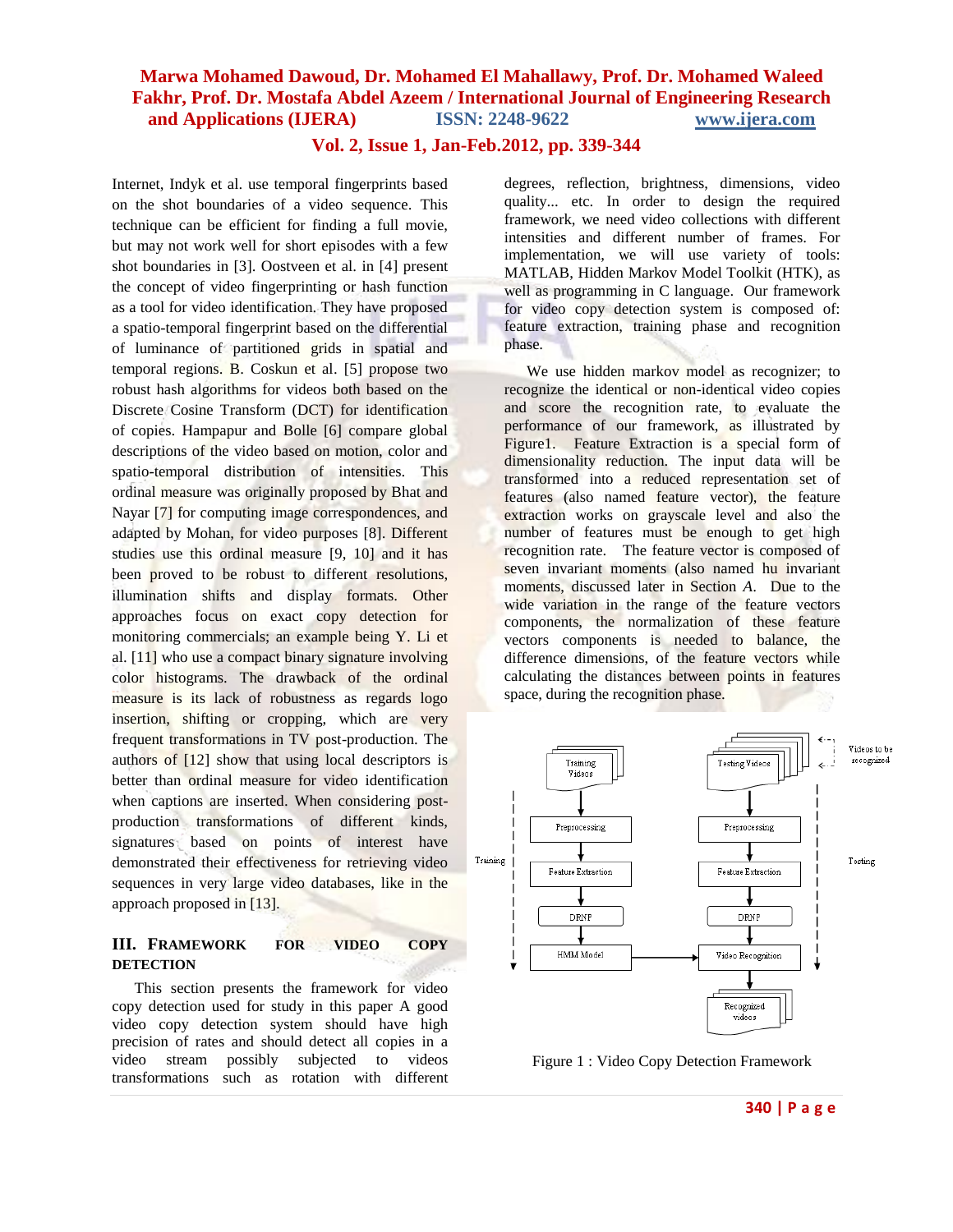#### **Vol. 2, Issue 1, Jan-Feb.2012, pp. 339-344**

In addition, we use dynamic range normalization parameter (DRNP); this module is used to detect the effective dynamic range of all the feature vectors, components, to calculate the normalization parameters for each component using the population of the feature vectors in the training data. HMM Model receives the observations sequence, which is the sequence of quantized feature vectors, of each frame along with its sequence.

In testing phase, we use a collection of videos to be recognized with gray scale level; also we use DRNP to calculate the normalization parameters for each component using the population of the feature vectors.

#### **3.1 INVARIANT MOMENTS**

Moment invariants are functions of image moments, invariant to certain class of image degradations: Rotation, translation, scaling. Moments are "projections" of the image function into a polynomial basis. The most common moments: central moments, normalized central moments, scale invariant moments, and rotation invariant moments. Central moments are defined as

$$
\mu_{pq} = \int_{-\infty}^{\infty} \int_{-\infty}^{\infty} (x - \bar{x})^p (y - \bar{y})^q f(x, y) dx dy
$$
 (1)

where *M* **00** *M x* **10**  $\overline{M}$ **10** and  $\overline{y} = \frac{M_0}{M_0}$ *M* **00** are the components

of the centroid. If  $f(x, y)$  is a digital image, then the previous equation becomes

$$
\mu_{pq} = \sum_{x} \sum_{y} (x - \bar{x})^p (y - \bar{y})^q f(x, y) \tag{2}
$$

Central moments are translational invariant. Scale Invariant Moments, Moments  $\pi i$  j where  $i + j \ge 2$  can be constructed to be invariant to both translation and changes in scale by dividing the corresponding central moment by the properly scaled  $(\mu_{00})$  th moment, using the following formula.

$$
\eta_{ij} = \frac{\mu_{ij}}{\mu_{00} \left( 1 + \frac{i+j}{2} \right)}\tag{3}
$$

Rotation invariant moments, it is possible to calculate moments which are invariant under translation, changes in scale, and also rotation. Most frequently used are the Hu set of invariant moments [15]:

$$
\varphi_1 = \eta_{20} + \eta_{02} \tag{4}
$$

$$
\varphi_2 = (\eta_{20} - \eta_{02})^2 + 4\eta_{11}^2 \tag{5}
$$

$$
\varphi_3 = (\eta_{30} - 3\eta_{12})^2 + (3\eta_{21} - \eta_{03})^2
$$
 (6)

$$
\varphi_4 = (\eta_{30} + \eta_{12})^2 + (\eta_{21} + \eta_{03})^2 \tag{7}
$$

$$
\varphi_{5} = (\eta_{30} - 3\eta_{12})(\eta_{30} + \eta_{12}) (\eta_{30} + \eta_{12})^{2} - 3(\eta_{21} + \eta_{03})^{2}
$$
  
+  $(3\eta_{21} - \eta_{03})(\eta_{21} + \eta_{03}) (3(\eta_{30} + \eta_{12})^{2} - (\eta_{21} + \eta_{03})^{2})$  (8)

$$
\varphi_6 = (\eta_{20} - \eta_{02}) \left[ (\eta_{30} + \eta_{12})^2 - (\eta_{21} + \eta_{03})^2 \right] \tag{9}
$$
  
+  $4 \eta_{11} (\eta_{30} + \eta_{12}) (\eta_{21} + \eta_{03})$ 

$$
\varphi_7 = (3\eta_{21} - \eta_{03})(\eta_{30} + \eta_{12})\left[(\eta_{30} + \eta_{12})^2 - 3(\eta_{21} + \eta_{03})^2\right] + (3\eta_{21} - \eta_{03})(\eta_{21} + \eta_{03})\left[3(\eta_{30} + \eta_{12})^2 - (\eta_{21} + \eta_{03})^2\right]
$$
(10)

The first one  $\varphi_1$  is analogous to the moment of inertia around the image's centroid, where the pixels' intensities are analogous to physical density. The last one,  $\varphi$ **7**, is skew invariant, which enables it to distinguish mirror images of otherwise identical images. Hu's seven moment invariants have the desirable properties of being invariant under image scaling, translation, and rotation. We can see that to compute the higher order of Hu's seven moment invariants is quite complex, and to recover the image from the results is deemed to be difficult as in [15, 16].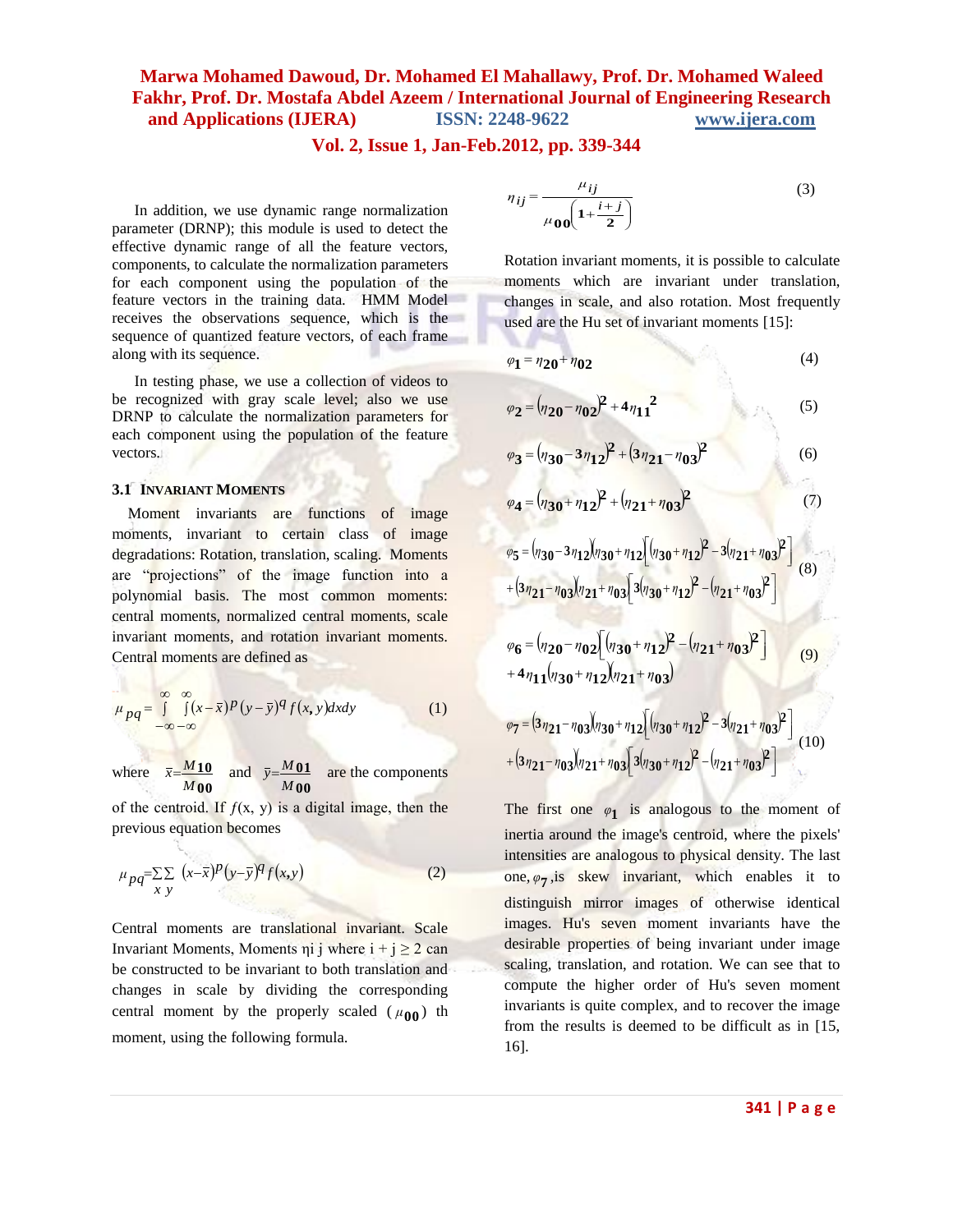**Vol. 2, Issue 1, Jan-Feb.2012, pp. 339-344**

#### **3.2 HIDDEN MARKOV MODELS**

 Hidden Markov Models (HMM) are a powerful tool that has been shown to be of great use in speech and signal processing [17]. Hidden Markov Models (HMMs) are increasingly being used in computer vision for applications such as: gesture analysis, action recognition from video, and illumination modeling. Their use involves an off-line learning step that is used as a basis for on-line decision making (i.e. a stationary assumption on the model parameters). But, real world applications are often non-stationary in nature. This leads to the need for a dynamic mechanism to learn and update the model topology as well as its parameters*.* These models (along with variants) are increasingly being applied by the vision community to problems such as image segmentation, face recognition, gesture interpretation, event understanding, and background modeling (e.g. [18], [19]). HMMs provide the framework for modeling dynamical or spatial dependencies and correlations between measurements. The dynamical dependencies are modeled implicitly by a Markov chain with a specified number of hidden states and a transition matrix, with observations that are conditionally independent given a state. Major issues in the use of HMMs in real world applications involve two points: real-time computation, and topology modification to address non-stationeries due to dynamically varying conditions. A hidden Markov model is a stochastic finite state machine, specified by a record  $(S, A, \pi)$  where S is a discrete set of hidden states with cardinality N,  $\pi$  is the probability distribution for the initial state  $\pi(i) = p(s_i)$   $s_i \in S$ . **A** is the state transition matrix with probabilities:  $a_{ij} = p(s_j | s_i)$   $s_i, s_j \in S$  where the state transition coefficients satisfy  $\sum_{s_i} \in S a_{ij} = 1$ ,  $s_i \in S$ . The states themselves are not observable. The information accessible consists of symbols from the alphabet of observations  $O = (O_1, \ldots, O_T)$  where **T** is the number of samples in the observed sequence. For every state an output distribution is given as  $b_i(k) = P(O_t = k \mid s_i)$   $k \in O, s_i \in S$ . Thus, the set of

HMM parameters  $\theta$  consists of the initial state distribution, the state transition probabilities and the output probabilities. HMMs can be used for classification and pattern recognition by solving the following problems:

- 3.1.1 The Evaluation Problem: Given the model with parameters  $\theta$ , calculate the probability for an observation sequence  $O$ . Let  $O = (O_1, \ldots, O_T)$  denote the observation sequence  $S = (S_1, \ldots, S_T)$  **a** state sequence. The probability  $P(O | \theta)$  can be obtained by Forward Algorithm [14].
- 3.1.2 The Decoding Problem: Find the optimal state sequence for an observation sequence  $\operatorname{argmax}_{S \in S} T$   $P(S | O, \theta)$ . This can be done by the Viterbi algorithm [14].

3.1.3 The Learning Problem: Given an observation sequence O and the HMM parameters,

find the parameters  $\theta$ ˆ which  $maximize$   $P(O | \theta)$ i.e.

 $\hat{\theta}$  = a rgma x $\rho$   $P(O | \theta)$ This question corresponds to training an HMM. The state sequence is not observable. Therefore, the problem can be viewed as a missing-data problem, which can be solved via an EM-type algorithm. In the case of HMM training, this is the Baum-Welch algorithm [14].

#### **3.3 EXPERIMENTS RESULTS**

 Our framework for detecting video copies is to take original video sequence as training, and its manipulated versions as testing. We use Invariant Moments (7 moments) as features for the HMM, that we used it as a recognizer to determine if the query video is a copy or not. We use six videos were collected from MATLAB and YUV Sequences [20], with different resolutions (320×240, 160  $\times$  120, 352  $\times$  288) and resample at different frame rates (15  $\sim$  30 fps).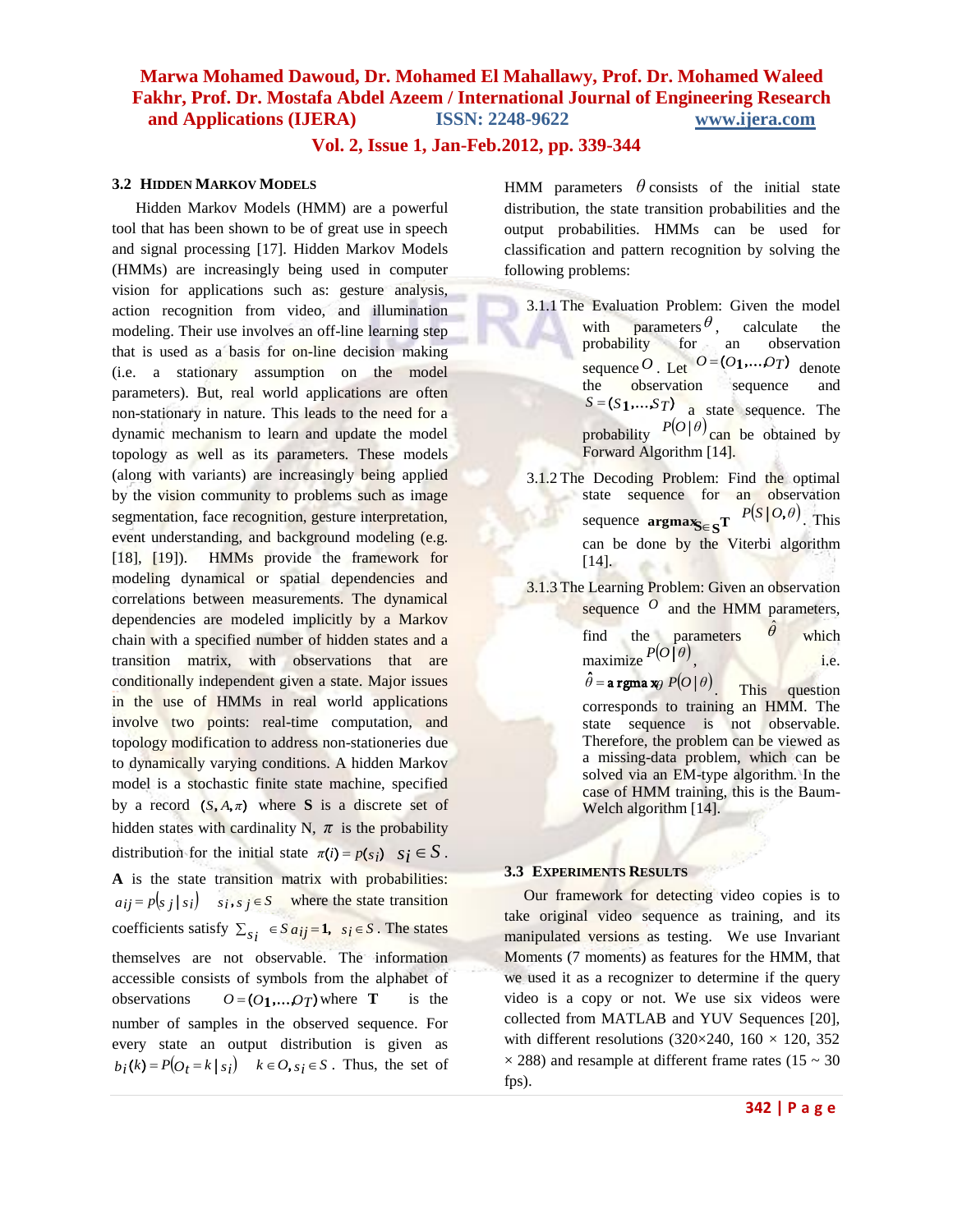**Vol. 2, Issue 1, Jan-Feb.2012, pp. 339-344**

Manipulated versions were produced by applying some modifications to the original videos sequences, such as half size, blur and rotation. In our experiments, we searched for the best match for detecting videos. According to our first experiment, we used the original videos sequences themselves as the training data set(757 frames) and its manipulated versions as the testing data set (757 frames), invariant moments were computed for each frame. Other experiment, we used same original videos sequences for training but with different number of frames (1518 frames) and their manipulated versions for testing with same number of frames (1518 frames), also invariant moments were computed for each frame. The normalization of these feature vectors components is needed to balance, the difference dimensions, of the feature vectors while calculating the distances between points in features space, during the recognition phase. Results are illustrated in table 1. Table 1 shows average recognition rate after normalization using left-right HMMs.

| Exp.<br>No. | <b>Average Recognition Rate before and after</b><br>normalization using left-right HMMs                                       |                                |                                                                          |                                                   |
|-------------|-------------------------------------------------------------------------------------------------------------------------------|--------------------------------|--------------------------------------------------------------------------|---------------------------------------------------|
|             | <b>Description</b>                                                                                                            | No of<br>frame<br>$\mathbf{s}$ | Average<br><b>Rate Before</b><br><b>Normalizati</b><br>$\boldsymbol{on}$ | Average<br><b>Rate After</b><br>Normaliz<br>ation |
| 1           | Train $\rightarrow$<br>Original<br>(Half No of<br>frames)<br>Test $\rightarrow$<br><b>Effects</b><br>(Half No of<br>frames)   | 757<br>frame<br>S              | 94.45%                                                                   | 99.9%                                             |
| 2           | Train $\rightarrow$<br>Original<br>(Total No of<br>frames)<br>Test $\rightarrow$<br><b>Effects</b><br>(Total No<br>of frames) | 1518<br>frame<br>S             | 83.33%                                                                   | 99.9%                                             |

Table 1

#### **IV. CONCLUSION**

In This paper we have presented a video copy detection framework based on Invariant Moments and Hidden Markov Models. Our framework uses original videos sequences and its manipulated versions by applying some modifications such as half-size, blur and rotation. For training, we use original videos sequences themselves. For testing, we use manipulate versions of original videos sequences using HMM as recognizer. The computation of the Invariant Moments (7 moments) as features of a sequences and the recognition, are both fast. Experiments have showed that our framework has a recognition rate of 99.9% accuracy, as well as to test it on a large-scale videos database.

#### **REFERENCES**

#### **Proceedings Papers:**

- [1] Zhu Liu, Tao Liu, David Gibbon, Behzad Shahraray, Effective and Scalable Video Copy Detection, MIR'10, March 29–31, 2010
- [2] J. Law-To, L. Chen, A. Joly, I. Laptev, O. Buisson, V. Gouet-Brunet, N. Boujemaa, and F. Stentiford. "Video copy detection: a comparative study". In Proceedings of the ACM International Conference on Image and Video Retrieval (CIVR'07), pages 371-378, 2007.
- [3] P. Indyk, G. Iyengar, and N. Shivakumar. Finding pirated video sequences on the internet. Technical report, Stanford University, 1999.
- [4] J. Oostveen, T. Kalker, and J. Haitsma. Feature extraction and a database strategy for video fingerprinting. In VISUAL '02: Proceedings of the 5th International Conference on Recent Advances in Visual Information Systems, London, UK, Springer-Verlag, pages 117–128, 2002.
- [5] B. Coskun, B. Sankur, and N. Memon. Spatiotemporal transform-based video hashing. IEEE Transactions on Multimedia, 8(6):1190–1208, 2006.
- [6] A. Hampapur and R. Bolle. Comparison of sequence matching techniques for video copy detection. In Conference on Storage and